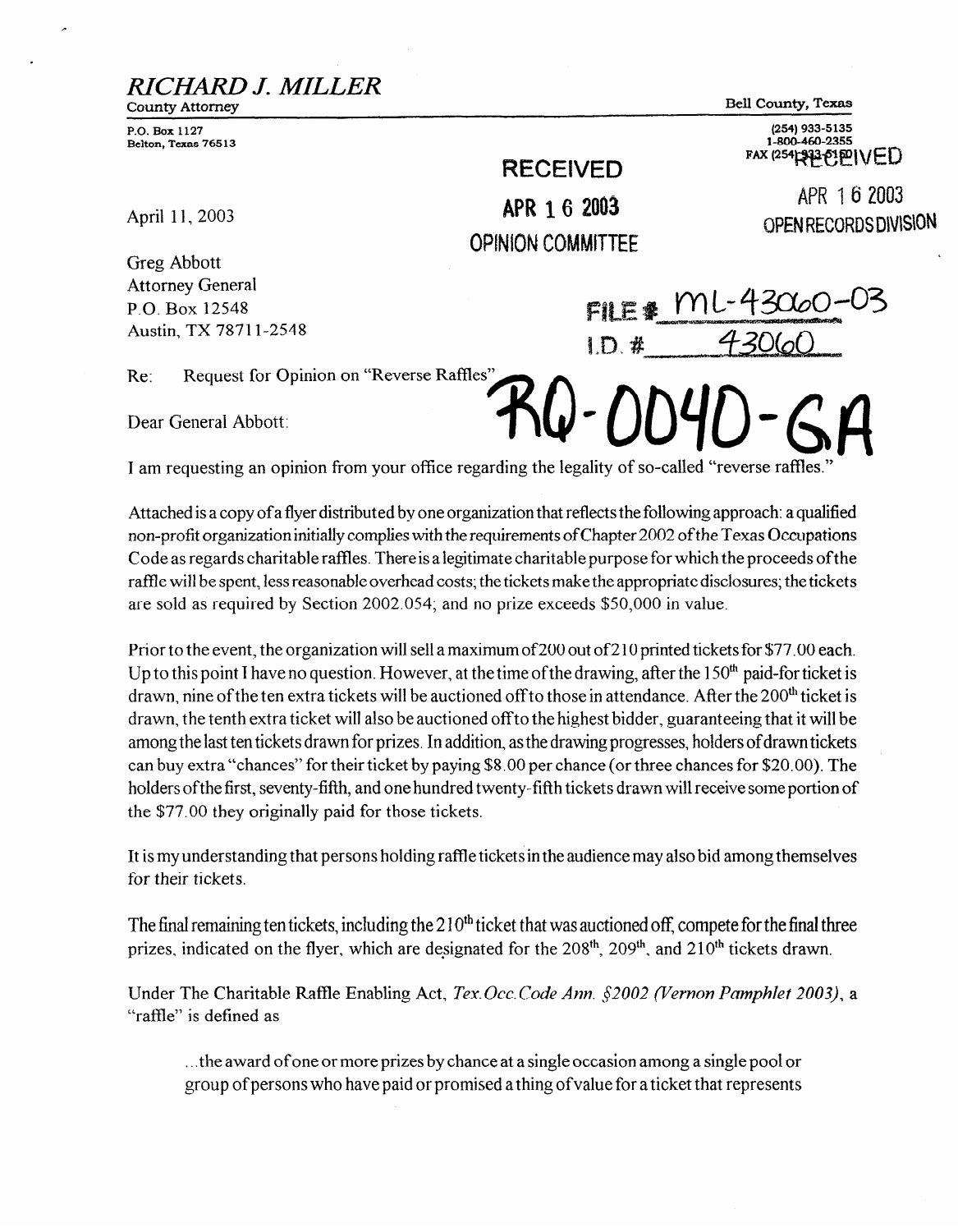a chance to win a prize. Sec. 2002.002(6).

In addition, Section 2002.055 requires, among other information, that the ticket price be printed on each raffle ticket sold or offered for sale. Likewise, Section 2002.056(a) excludes money as a prize to be offered or awarded at a raffle. The purpose of the restriction on prize value is to preclude a raffle from being a form of profit-making gambling. *Op. Tex.Att 'y Gen. No. JC-OIII (1999).* 

Under Chapter 47 of the Penal Code, a "lottery" is defined as:

. . . any scheme or procedure whereby one or more prizes are distributed by chance among persons who have paid or promised consideration for a chance to win anything ofvalue, whether such scheme or procedure is called a pool, lottery, raffle, gift, gift enterprise, sale, policy game, or some other name. Sec.  $47.01(7)$ .

Under Section 47.03 of the Penal Code, it is a Class A Misdemeanor for a person who intentionally or knowingly:

*(4)* sells chances on the partial or final result of or on the margin ofvictory in any game or contest...

**(5)** for gain, sets up or promotes any lottery or sells or offers to sell or knowingly possess for transfer, or transfers any card, stub, ticket, check, or other device designed to serve as evidence of participation in any lottery...

*Tex. Penal Code Ann.* \$47.03(a)(4), (5) (Vernon 1994). The transfer of a raffle ticket can still be for gain, even if the gain is intended for charity. *Op. Tex.Att'y Gen. No. JC-0480 (2002)*. It is defense under Section 47.02 that a person making a bet was permitted to do so under Chapter 2002, Occupations Code, but that same defense is not provided a person under Section 47.03.

Thus, I would appreciate your opinion as to the following questions:

 $\mathbf{\hat{L}}$ 

1. Is it a violation of Section 2002.056(a) for raffle ticket holders to receive some portion of their purchase price as a result of a chance drawing?

*2.* Does the fact that Chapter 2002, Occupations Code, specifies that a charitable raflle ticket shall have a purchase price printed on it prohibit the auctioning off ofthat ticket for a different (and likely greater) cost at the charitable raffle event? If so, is such auctioning of raffle tickets a violation of Section 47.03, Penal Code, if done intentionally and knowingly?

*3.* Do the side transactions between ticket holders themselves, with respect to purchasing another's raffle fickets, constitute a gambling violation under the Penal Code or Occupations Code?

*4.* Is the buying of extra "chances" for a ticket to be put pack in the hopper and possibly